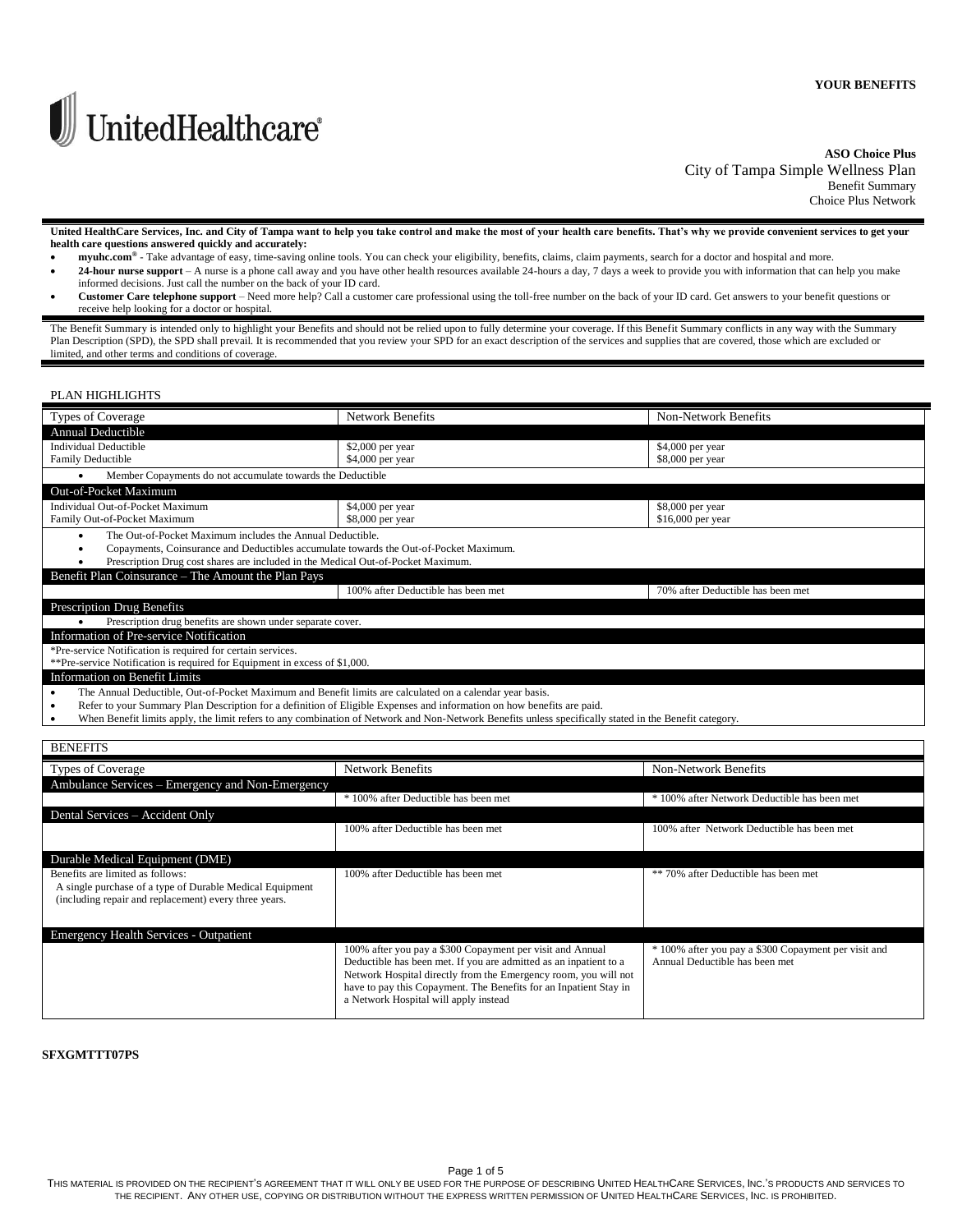| <b>BENEFITS</b>                                                                                                                 |                                                                                                                                                                                           |                                                                                                                                                                      |
|---------------------------------------------------------------------------------------------------------------------------------|-------------------------------------------------------------------------------------------------------------------------------------------------------------------------------------------|----------------------------------------------------------------------------------------------------------------------------------------------------------------------|
| Types of Coverage                                                                                                               | Network Benefits                                                                                                                                                                          | Non-Network Benefits                                                                                                                                                 |
| Hearing Aids<br>Benefits are limited as follows:                                                                                | 100% after Deductible has been met                                                                                                                                                        | 70% after Deductible has been met                                                                                                                                    |
| A single purchase (including repair/replacement) per hearing<br>impaired ear every three years.                                 |                                                                                                                                                                                           |                                                                                                                                                                      |
| Home Health Care                                                                                                                |                                                                                                                                                                                           |                                                                                                                                                                      |
|                                                                                                                                 | 100% after Deductible has been met                                                                                                                                                        | * 70% after Deductible has been met                                                                                                                                  |
| Hospice Care                                                                                                                    | 100% after Deductible has been met                                                                                                                                                        | * 70% after Deductible has been met                                                                                                                                  |
| Hospital – Inpatient Stay                                                                                                       | 100% after you pay a \$400 Copayment per                                                                                                                                                  | * 70% after Deductible has been met                                                                                                                                  |
|                                                                                                                                 | day for days $1 - 5$ and Deductible has been met                                                                                                                                          |                                                                                                                                                                      |
| Infertility                                                                                                                     | 50% after Deductible \$5,000 limit per year                                                                                                                                               | 50% after Deductible \$5,000 limit per year                                                                                                                          |
| Lab, X-Ray and Diagnostics - Outpatient                                                                                         |                                                                                                                                                                                           |                                                                                                                                                                      |
| For Preventive Lab, X-Ray and Diagnostics, refer to the<br>Preventive Care Services category.                                   | 100% after Deductible has been met                                                                                                                                                        | *70% after Deductible has been met                                                                                                                                   |
| Mammograms are not subject to deductible/coinsurance                                                                            |                                                                                                                                                                                           |                                                                                                                                                                      |
| Lab, X-Ray and Major Diagnostics - CT, PET, MRI, MRA and Nuclear Medicine - Outpatient                                          | 100% after you pay a \$200 Copayment and Deductible                                                                                                                                       | 70% after Deductible has been met                                                                                                                                    |
|                                                                                                                                 | has been met                                                                                                                                                                              |                                                                                                                                                                      |
| Mammograms are not subject to deductible/coinsurance<br>Mental Health Services                                                  |                                                                                                                                                                                           |                                                                                                                                                                      |
|                                                                                                                                 | Inpatient: 100% after you pay a \$400 Copayment per day for days<br>$1 - 5$ and Deductible has been met.                                                                                  | * 70% after Deductible has been met                                                                                                                                  |
|                                                                                                                                 | Outpatient: 100% after you pay a \$30 Copayment per visit                                                                                                                                 |                                                                                                                                                                      |
| Neurobiological Disorders - Mental Health Services for Autism Spectrum Disorders                                                |                                                                                                                                                                                           |                                                                                                                                                                      |
|                                                                                                                                 | Inpatient: 100% after you pay a \$400 Copayment per day for days<br>$1 - 5$ and Deductible has been met.                                                                                  | * 70% after Deductible has been met                                                                                                                                  |
|                                                                                                                                 | Outpatient: 100% after you pay a \$30 Copayment per visit                                                                                                                                 |                                                                                                                                                                      |
| Pharmaceutical Products - Outpatient                                                                                            |                                                                                                                                                                                           |                                                                                                                                                                      |
| This includes medications administered in an outpatient<br>setting, in the Physician's Office or in a Covered Person's<br>home. | 100% Deductible does not apply                                                                                                                                                            | 70% after Deductible has been met                                                                                                                                    |
| Physician Fees for Surgical and Medical Services                                                                                | 100% after Deductible has been met                                                                                                                                                        | 70% after Deductible has been met                                                                                                                                    |
| Physician's Office Services - Sickness and Injury                                                                               |                                                                                                                                                                                           |                                                                                                                                                                      |
| Primary Physician Office Visit                                                                                                  | 100% after you pay a \$30 Copayment per visit                                                                                                                                             | 70% after Deductible has been met                                                                                                                                    |
| OB/Gyn Office Visit - Premium Designated (Tier 1)<br>OB/GYN - Non-Premium Designated (Non-Tier 1)                               | 100% after you pay a \$30 Copayment per visit<br>100% after you pay a \$50 Copayment per visit                                                                                            | 70% after Deductible has been met                                                                                                                                    |
| Allergy Injections                                                                                                              | 100% after you pay a \$5 Copayment per visit                                                                                                                                              | 70% after Deductible has been met                                                                                                                                    |
| Specialist Physician Office Visit<br>Premium Designated Provider (Tier 1 Doctors):<br>All Other Providers:                      | 100% after you pay a \$30 Copayment per visit<br>100% after you pay a \$50 Copayment per visit                                                                                            | 70% after Deductible has been met                                                                                                                                    |
| Scopic Procedures; Therapeutic Treatments.                                                                                      | In addition to the office visit Copayment stated in this section, the Copayment/Coinsurance and any deductible applies when these services are done: CT, PET, MRI, MRA, Nuclear Medicine; |                                                                                                                                                                      |
| Pregnancy – Maternity Services                                                                                                  |                                                                                                                                                                                           |                                                                                                                                                                      |
|                                                                                                                                 | Depending upon where the Covered Health Service is provided, Benefits will be the same as those stated under each covered<br>Health Service category in this Benefit Summary.             |                                                                                                                                                                      |
|                                                                                                                                 | For services provided in the Physician's Office, a Copayment will only apply<br>to the initial office visit.                                                                              | Pre-service Notification is required if Inpatient Stay exceeds 48 hours<br>following a normal vaginal delivery or 96 hours following a cesarean<br>section delivery. |
| Preventive Care Services<br>Covered Health Services include but are not limited to:                                             |                                                                                                                                                                                           |                                                                                                                                                                      |
| Primary Physician Office Visit                                                                                                  | 100% Deductible does not apply.                                                                                                                                                           | 70% after Deductible has been met                                                                                                                                    |
| Specialist Physician Office Visit<br>Lab, X-Ray or other preventive tests                                                       | 100% Deductible does not apply.<br>100% Deductible does not apply.                                                                                                                        | 70% after Deductible has been met<br>70% after Deductible has been met                                                                                               |
| Prosthetic Devices                                                                                                              |                                                                                                                                                                                           |                                                                                                                                                                      |
| Benefits are limited as follows:<br>A single purchase of each type of prosthetic device every three<br>years.                   | 100% after Deductible has been met                                                                                                                                                        | ** 70% after Deductible has been met                                                                                                                                 |
| <b>Reconstructive Procedures</b>                                                                                                |                                                                                                                                                                                           |                                                                                                                                                                      |
|                                                                                                                                 | Depending upon where the Covered Health Service is provided, Benefits will be the same as those stated under each Covered<br>Health Service category in this Benefit Summary.             |                                                                                                                                                                      |
|                                                                                                                                 |                                                                                                                                                                                           | Pre-service Notification is required for certain services.                                                                                                           |

Page 2 of 5

THIS MATERIAL IS PROVIDED ON THE RECIPIENT'S AGREEMENT THAT IT WILL ONLY BE USED FOR THE PURPOSE OF DESCRIBING UNITED HEALTHCARE SERVICES, INC.'S PRODUCTS AND SERVICES TO THE RECIPIENT. ANY OTHER USE, COPYING OR DISTRIBUTION WITHOUT THE EXPRESS WRITTEN PERMISSION OF UNITED HEALTHCARE SERVICES, INC. IS PROHIBITED.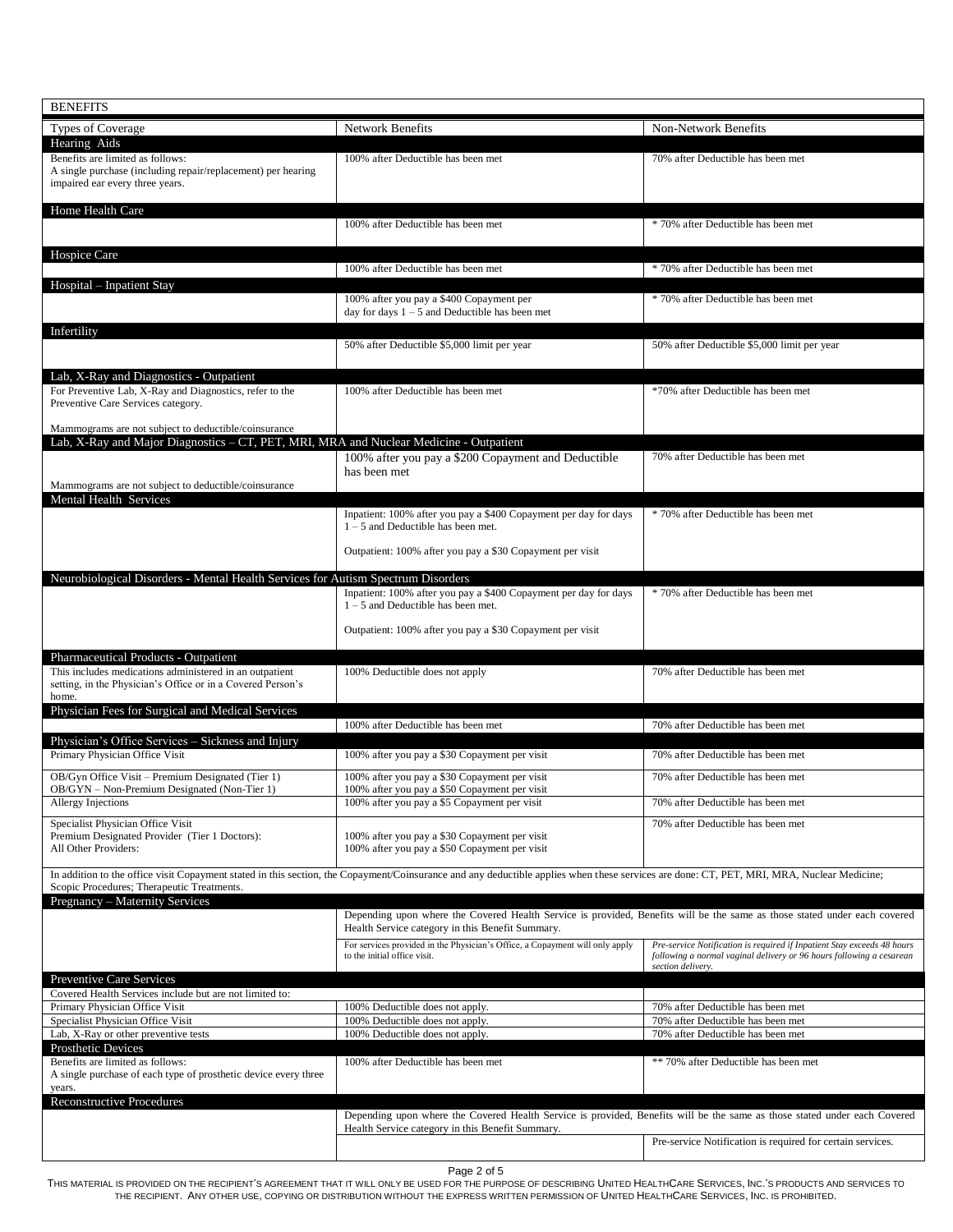| <b>BENEFITS</b>                                                                                                                                                                                |                                                                                                          |                                                 |
|------------------------------------------------------------------------------------------------------------------------------------------------------------------------------------------------|----------------------------------------------------------------------------------------------------------|-------------------------------------------------|
| Types of Coverage                                                                                                                                                                              | Network Benefits                                                                                         | Non-Network Benefits                            |
|                                                                                                                                                                                                |                                                                                                          |                                                 |
| Rehabilitation Services – Outpatient Therapy and Manipulative Treatment                                                                                                                        |                                                                                                          |                                                 |
| <b>Outpatient Therapies</b>                                                                                                                                                                    | 100% after Deductible has been met                                                                       | * 70% after Deductible has been met             |
| <b>Manipulative Treatment</b>                                                                                                                                                                  | 100% after you pay a \$50 Copayment per visit                                                            | *70% after Deductible has been met              |
| Benefits for Habilitative Services are subject to the limits as<br>stated in the benefits section                                                                                              |                                                                                                          |                                                 |
| Scopic Procedures - Outpatient Diagnostic and Therapeutic                                                                                                                                      |                                                                                                          |                                                 |
| Diagnostic scopic procedures include, but are not limited to:<br>Colonoscopy; Sigmoidoscopy; Endoscopy<br>For Preventive Scopic Procedures, refer to the Preventive Care<br>Services category. | 100% after Deductible has been met                                                                       | 70% after Deductible has been met               |
| Colonoscopies: Preventive and Diagnostic                                                                                                                                                       | 100% Deductible does not apply                                                                           | 70% after Deductible has been met               |
| Skilled Nursing Facility / Inpatient Rehabilitation Facility Services                                                                                                                          |                                                                                                          |                                                 |
| Benefits are limited as follows:<br>60 days per year                                                                                                                                           | 100% after Deductible has been met                                                                       | * 70% after Deductible has been met             |
| <b>Substance Use Disorder Services</b>                                                                                                                                                         |                                                                                                          |                                                 |
|                                                                                                                                                                                                | Inpatient: 100% after you pay a \$400 Copayment per day for days<br>$1 - 5$ and Deductible has been met. | * 70% after Deductible has been met             |
|                                                                                                                                                                                                | Outpatient: 100% after you pay a \$30 Copayment per visit                                                |                                                 |
| Surgery - Outpatient                                                                                                                                                                           |                                                                                                          |                                                 |
| Hospital                                                                                                                                                                                       | 100% after you pay a \$250 Copayment per date of service and<br>Deductible has been met                  | 70% after Deductible has been met               |
| Free-standing Facility                                                                                                                                                                         | 100% after you pay a \$100 Copayment per date of service<br>(Deductible does not apply)                  |                                                 |
| <b>Transplantation Services</b>                                                                                                                                                                |                                                                                                          |                                                 |
|                                                                                                                                                                                                | * 100% after you pay a \$400 Copayment per<br>day for days $1 - 5$ and Deductible has been met           | *70% after Deductible has been met              |
|                                                                                                                                                                                                | For Network Benefits, services must be received at a Designated<br>Facility.                             |                                                 |
| <b>Urgent Care Center Services</b>                                                                                                                                                             |                                                                                                          |                                                 |
|                                                                                                                                                                                                | 100% after you pay a \$50 Copayment per visit                                                            | 70% after Deductible has been met               |
|                                                                                                                                                                                                |                                                                                                          |                                                 |
| <b>Vision Examinations</b>                                                                                                                                                                     |                                                                                                          |                                                 |
| Benefits are limited as follows:<br>1 exam every year                                                                                                                                          | 100% Deductible does not apply                                                                           | 70% after Deductible has been met               |
| Wigs                                                                                                                                                                                           | \$40 Copayment \$300 per annual benefit maximum                                                          | \$40 Copayment \$300 per annual benefit maximum |

Page 3 of 5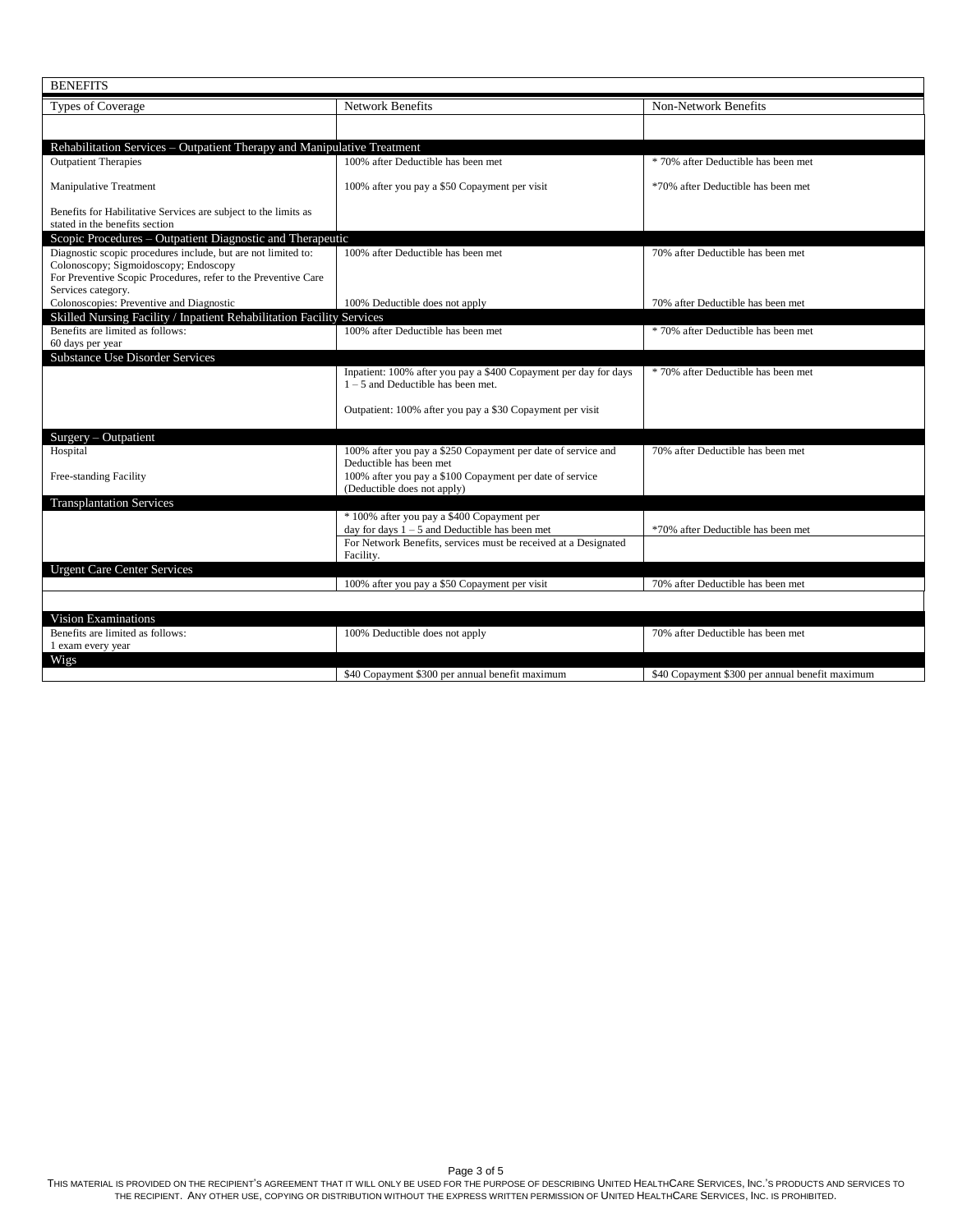| <b>MEDICAL EXCLUSIONS</b><br>It is recommended that you review your SPD for an exact description of the services and supplies that are covered, those which are excluded or limited, and other terms and conditions of coverage.                                                                                                                                                                                                                                                                                                                                                                                                                                                                                                                                                                                                                                                                                                                                                                                                                                                                                                                                                                                                                                                                                                                                                                                                                                                                                                                                                                                                                                                                                                                                                                                                                                                                                                                                                                                                                                                                                                                                                                                                                                                                                                                                                                                                                                                                                                                                                                                                                                                                                                                                                                                                                                                                                                                                                                                                                                                                                                                                                                                                                                                                                                                                     |
|----------------------------------------------------------------------------------------------------------------------------------------------------------------------------------------------------------------------------------------------------------------------------------------------------------------------------------------------------------------------------------------------------------------------------------------------------------------------------------------------------------------------------------------------------------------------------------------------------------------------------------------------------------------------------------------------------------------------------------------------------------------------------------------------------------------------------------------------------------------------------------------------------------------------------------------------------------------------------------------------------------------------------------------------------------------------------------------------------------------------------------------------------------------------------------------------------------------------------------------------------------------------------------------------------------------------------------------------------------------------------------------------------------------------------------------------------------------------------------------------------------------------------------------------------------------------------------------------------------------------------------------------------------------------------------------------------------------------------------------------------------------------------------------------------------------------------------------------------------------------------------------------------------------------------------------------------------------------------------------------------------------------------------------------------------------------------------------------------------------------------------------------------------------------------------------------------------------------------------------------------------------------------------------------------------------------------------------------------------------------------------------------------------------------------------------------------------------------------------------------------------------------------------------------------------------------------------------------------------------------------------------------------------------------------------------------------------------------------------------------------------------------------------------------------------------------------------------------------------------------------------------------------------------------------------------------------------------------------------------------------------------------------------------------------------------------------------------------------------------------------------------------------------------------------------------------------------------------------------------------------------------------------------------------------------------------------------------------------------------------|
| <b>Alternative Treatments</b><br>Acupressure; aromatherapy; hypnotism; massage therapy; rolfing (holistic tissue massage); art, music, dance, horseback therapy; and other forms of alternative treatment as defined by the National Center for Complementary a                                                                                                                                                                                                                                                                                                                                                                                                                                                                                                                                                                                                                                                                                                                                                                                                                                                                                                                                                                                                                                                                                                                                                                                                                                                                                                                                                                                                                                                                                                                                                                                                                                                                                                                                                                                                                                                                                                                                                                                                                                                                                                                                                                                                                                                                                                                                                                                                                                                                                                                                                                                                                                                                                                                                                                                                                                                                                                                                                                                                                                                                                                      |
| Alternative Medicine (NCCAM) of the National Institutes of Health. This exclusion does not apply to Manipulative Treatment and non-manipulative osteopathic care for which Benefits are provided as described in the SPD.<br>Dental<br>Dental care (which includes dental X-rays, supplies and appliances and all associated expenses, including hospitalizations and anesthesia). This exclusion does not apply to dental care (oral examination, X-rays, extraction<br>surgical elimination of oral infection) required for the direct treatment of a medical condition for which Benefits are available under the Plan as described in the SPD. Dental care that is required to treat the effects of<br>condition, but that is not necessary to directly treat the medical condition, is excluded. Examples include treatment of dental caries resulting from dry mouth after radiation treatment or as a result of medication. Endodo<br>periodontal surgery and restorative treatment are excluded. Diagnosis or treatment of or related to the teeth, jawbones or gums. Examples include: extraction (including wisdom teeth), restoration, and replacement of teeth;<br>or surgical treatment of dental conditions; and services to improve dental clinical outcomes. This exclusion does not apply to accidental-related dental services for which Benefits are provided as described under Dental Se<br>Accidental Only in the SPD. Dental implants, bone grafts and other implant-related procedures. This exclusion does not apply to accident-related dental services for which Benefits are provided as described under Dental Ser<br>Accident Only in the SPD. Dental braces (orthodontics). Congenital Anomaly such as cleft lip or cleft palate.                                                                                                                                                                                                                                                                                                                                                                                                                                                                                                                                                                                                                                                                                                                                                                                                                                                                                                                                                                                                                                                                                                                                                                                                                                                                                                                                                                                                                                                                                                                                                                                                     |
| Devices, Appliances and Prosthetics<br>Devices used specifically as safety items or to affect performance in sports-related activities. Orthotic appliances that straighten or re-shape a body part as described under Durable Medical Equipment (DME) in the SPD. Ex<br>include foot orthotics, cranial banding, or any orthotic braces available over-the-counter. The following items are excluded,: blood pressure cuff/monitor; enuresis alarm; non-wearable external defibrillator; trusses; and<br>nebulizers. Devices and computers to assist in communication and speech except for speech generating devices and tracheo-esophogeal voice devices for which Benefits are provided as described under Durable Medical Equipment<br>Oral appliances for snoring, Repair and replacement prosthetic devices when damaged due to misuse, malicious damage or gross neglect. This exclusion does not apply to breast prosthesis, mastectomy bras and lymphedema<br>stockings for which Benefits are provided as described under Reconstructive Procedures in the SPD.                                                                                                                                                                                                                                                                                                                                                                                                                                                                                                                                                                                                                                                                                                                                                                                                                                                                                                                                                                                                                                                                                                                                                                                                                                                                                                                                                                                                                                                                                                                                                                                                                                                                                                                                                                                                                                                                                                                                                                                                                                                                                                                                                                                                                                                                                           |
| Drugs<br>The exclusions listed below apply to the medical portion of the Plan only. Prescription Drug coverage is excluded under the medical plan because it is a separate benefit. Coverage may be available under the Prescription Dr<br>portion of the Plan. See the SPD for coverage details and exclusions. Prescription drugs for outpatient use that are filled by a prescription order or refill. Self-injectable medications. This exclusion does not apply to m<br>which, due to their characteristics (as determined by United HealthCare Services, Inc.), must typically be administered or directly supervised by a qualified provider or licensed/certified health professional in an outpati<br>Non-injectable medications given in a Physician's office. This exclusion does not apply to non-injectable medications that are required in an Emergency and consumed in the Physician's office. Over-the-counter drugs and<br>treatments. Growth hormone therapy.                                                                                                                                                                                                                                                                                                                                                                                                                                                                                                                                                                                                                                                                                                                                                                                                                                                                                                                                                                                                                                                                                                                                                                                                                                                                                                                                                                                                                                                                                                                                                                                                                                                                                                                                                                                                                                                                                                                                                                                                                                                                                                                                                                                                                                                                                                                                                                                     |
| Experimental or Investigational or Unproven Services<br>Experimental or Investigational or Unproven Services, unless the Plan has agreed to cover them as defined in the SPD. This exclusion applies even if Experimental or Investigational Services or Unproven Services, treatments<br>devices or pharmacological regimens are the only available treatment options for your condition. This exclusion does not apply to Covered Health Services provided during a clinical trial for which Benefits are provided as<br>under Clinical Trials in the SPD.<br>Foot Care                                                                                                                                                                                                                                                                                                                                                                                                                                                                                                                                                                                                                                                                                                                                                                                                                                                                                                                                                                                                                                                                                                                                                                                                                                                                                                                                                                                                                                                                                                                                                                                                                                                                                                                                                                                                                                                                                                                                                                                                                                                                                                                                                                                                                                                                                                                                                                                                                                                                                                                                                                                                                                                                                                                                                                                            |
| Routine foot care. Examples include the cutting or removal of corns and calluses. This exclusion does not apply to preventive foot care for Covered Persons with diabetes for which Benefits are provided as described under D<br>Services in the SPD or when needed for severe systemic disease. Cutting or removal of corns and calluses. Nail trimming, cutting, or debriding. Hygienic and preventive maintenance foot care; and other services that are per<br>when there is not a localized Sickness, Injury or symptom involving the foot. Examples include: cleaning and soaking the feet; applying skin creams in order to maintain skin tone. This exclusion does not apply to preventiv<br>care for Covered Persons who are at risk of neurological or vascular disease arising from diseases such as diabetes. Treatment of flat feet. Shoes (standard or custom), lifts and wedges; shoe orthotics; shoe inserts and ar                                                                                                                                                                                                                                                                                                                                                                                                                                                                                                                                                                                                                                                                                                                                                                                                                                                                                                                                                                                                                                                                                                                                                                                                                                                                                                                                                                                                                                                                                                                                                                                                                                                                                                                                                                                                                                                                                                                                                                                                                                                                                                                                                                                                                                                                                                                                                                                                                                 |
| Medical Supplies and Equipment<br>Prescribed or non-prescribed medical supplies and disposable supplies. Examples include: compression stockings, ace bandages, diabetic strips, and syringes; urinary catheters. This exclusion does not apply to:<br>Disposable supplies necessary for the effective use of Durable Medical Equipment for which Benefits are provided as described under Durable Medical Equipment in the SPD.<br>Diabetic supplies for which Benefits are provided as described under Diabetes Services in the SPD.<br>$\bullet$<br>Ostomy bags and related supplies for which Benefits are provided as described under Ostomy Supplies in the SPD.<br>Tubings, nasal cannulas, connectors and masks, except when used with Durable Medical Equipment as described under Durable Medical Equipment as described in the SPD. The repair and replacement of Durable Medical<br>Equipment when damaged due to misuse, malicious breakage or gross neglect and deodorants, filters, lubricants, tape, appliance clears, adhesive, adhesive remover or other items that are not specifically identified in the S                                                                                                                                                                                                                                                                                                                                                                                                                                                                                                                                                                                                                                                                                                                                                                                                                                                                                                                                                                                                                                                                                                                                                                                                                                                                                                                                                                                                                                                                                                                                                                                                                                                                                                                                                                                                                                                                                                                                                                                                                                                                                                                                                                                                                                       |
| Mental Health / Substance Use Disorder<br>Services performed in connection with conditions not classified in the current edition of the Diagnostic and Statistical Manual of the American Psychiatric Association. Services or supplies for the diagnosis or treatment o<br>Illness, alcoholism or substance use disorders that, in the reasonable judgment of the Mental Health/Substance Use Disorder Administrator, are any of the following: not consistent with generally accepted standards of medic<br>practice for the treatment of such conditions; not consistent with services backed by credible research soundly demonstrating that the services or supplies will have a measurable and beneficial health outcome, and therefor<br>considered experimental; not consistent with the Mental Health/Substance Use Disorder Administrator's level of care guidelines or best practices as modified from time to time; or not clinically appropriate, and considered<br>ineffective for the patient's Mental Illness, substance use disorder or condition based on generally accepted standards of medical practice and benchmarks. Mental Health Services as treatments for V-code conditions as list<br>the current edition of the Diagnostic and Statistical Manual of the American Psychiatric Association. Mental Health Services as treatment for a primary diagnosis of insomnia and other sleep disorders, sexual dysfunction di<br>feeding disorders, neurological disorders and other disorders with a known physical basis. Treatments for the primary diagnoses of learning disabilities, conduct and impulse control disorders, personality disorders, paraph<br>(sexual behavior that is considered deviant or abnormal) Educational/behavioral services that are focused on primarily building skills and capabilities in communication, social interaction and learning; tuition for or serv<br>school-based for children and adolescents under the Individuals with Disabilities Education Act. Learning, motor skills and primary communication disorders as defined in the current edition of the Diagnostic and Statistica<br>of the American Psychiatric Association. Mental retardation as a primary diagnosis defined in the current edition of the Diagnostic and Statistical Manual of the American Psychiatric Association. Methadone treatment as<br>maintenance, L.A.A.M. (1-Alpha-Acetyl-Methadol), Cyclazocine, or their equivalents for drug addiction. Intensive behavioral therapies such as applied behavioral analysis for Autism Spectrum Disorders. Any treatments or oth<br>specialized services designed for Autism Spectrum Disorder that are not backed by credible research demonstrating that the services or supplies have a measurable and beneficial health outcome and therefore considered<br>Experimental or Investigational or Unproven Services.                                                                                                                                                                                                                                                                                                                                                                                                                                                         |
| Nutrition<br>Nutritional or cosmetic therapy using high dose or mega quantities of vitamins, minerals or elements, and other nutrition based therapy. Nutritional counseling for either individuals or groups except as defined under Diabe<br>Services in the SPD. Food of any kind. Foods that are not covered include: enteral feedings and other nutritional and electrolyte formulas, including infant formula and donor breast milk unless they are the only source of<br>unless they are specifically created to treat inborn errors of metabolism such as phenylketonuria (PKU) – infant formula available over the counter is always excluded; foods to control weight, treat obesity (including liqu<br>lower cholesterol or control diabetes; oral vitamins and minerals; meals you can order from a menu, for an additional charge, during an Inpatient Stay, and other dietary and electrolyte supplements; and health education cl<br>unless offered by United HealthCare Services, Inc. or its affiliates, including but not limited to asthma, smoking cessation, and weight control classes.<br>Personal Care, Comfort or Convenience<br>Television; telephone; beauty/barber service; guest service. Supplies, equipment and similar incidental services and supplies for personal comfort. Examples include: air conditioners, air purifiers and filters, dehumidifie                                                                                                                                                                                                                                                                                                                                                                                                                                                                                                                                                                                                                                                                                                                                                                                                                                                                                                                                                                                                                                                                                                                                                                                                                                                                                                                                                                                                                                                                                                                                                                                                                                                                                                                                                                                                                                                                                                                                                                             |
| humidifiers; batteries and battery chargers; breast pumps; car seats; chairs, bath chairs, feeding chairs, toddler chairs, chair lifts, recliners; electric scooters; exercise equipment and treadmills; home modifications to<br>health need such as ramps, swimming pools, elevators, handrails and stair glides; hot tubs; Jacuzzis, saunas and whirlpools; ergonomically correct chairs, non-Hospital beds, comfort beds, mattresses; medical alert systems;<br>motorized beds; music devices; personal computers, pillows; power-operated vehicles; radios; saunas; strollers; safety equipment; vehicle modifications such as van lifts; and video players.<br>Physical Appearance                                                                                                                                                                                                                                                                                                                                                                                                                                                                                                                                                                                                                                                                                                                                                                                                                                                                                                                                                                                                                                                                                                                                                                                                                                                                                                                                                                                                                                                                                                                                                                                                                                                                                                                                                                                                                                                                                                                                                                                                                                                                                                                                                                                                                                                                                                                                                                                                                                                                                                                                                                                                                                                                             |
| Cosmetic Procedures. See the definition in the SPD. Examples include: pharmacological regimens, nutritional procedures or treatments; Scar or tattoo removal or revision procedures (such as salabrasion, chemosurgery and oth<br>such skin abrasion procedures); Skin abrasion procedures performed as a treatment for acne; treatment of hair loss; varicose vein treatment of the lower extremities, when it is considered cosmetic; Liposuction or removal o<br>deposits considered undesirable, including fat accumulation under the male breast and nipple; Treatment for skin wrinkles or any treatment to improve the appearance of the skin; Treatment for spider veins; Hair removal or<br>replacement by any means. Replacement of an existing intact breast implant if the earlier breast implant was performed as a Cosmetic Procedure. Treatment of benign gynecomastia (abnormal breast enlargement in males). Physi<br>conditioning programs such as athletic training, body-building, exercise, fitness, flexibility, health club memberships and programs, spa treatments and diversion or general motivation. Weight loss programs whether or not<br>under medical supervision. Weight loss programs for medical reasons are also excluded, even if for morbid obesity.                                                                                                                                                                                                                                                                                                                                                                                                                                                                                                                                                                                                                                                                                                                                                                                                                                                                                                                                                                                                                                                                                                                                                                                                                                                                                                                                                                                                                                                                                                                                                                                                                                                                                                                                                                                                                                                                                                                                                                                                                                                                           |
| Procedures and Treatments<br>Procedure or surgery to remove fatty tissue such as panniculectomy, abdominoplasty, thighplasty, brachioplasty, or mastopexy. Excision or elimination of hanging skin on any part of the body. Examples include plastic surger<br>procedures called abdominoplasty or abdominal panniculectomy, and brachioplasty. Medical and surgical treatment of excessive sweating (hyperhidrosis). Medical and surgical treatment for snoring, except when provided as a p<br>of treatment for documented obstructive sleep apnea. Rehabilitation services and Manipulative Treatment to improve general physical condition that are provided to reduce potential risk factors, where significant therapeuti<br>improvement is not expected, including routine, long-term or maintenance/preventive treatment. Speech therapy except as required for treatment of a speech impediment or speech dysfunction that results from Injury, stroke,<br>Congenital Anomaly, or autism spectrum disorders. Speech therapy to treat stuttering, stammering or other articulation disorders. Psychosurgery. Sex transformation operations and related services. Physiological modalities<br>procedures that result in similar or redundant therapeutic effects when performed on the same body region during the same visit or office encounter. Biofeedback. Manipulative treatment to treat a condition unrelated to spi<br>manipulation and ancillary physiologic treatment rendered to restore/improve motion, reduce pain and improve function, such as asthma or allergies. Manipulative treatment (the therapeutic application of chiropractic and<br>osteopathic manipulative treatment with or without ancillary physiologic treatment and/or rehabilitative methods rendered to restore/improve motion, reduce pain and improve function). Services for the evaluation and treatm<br>temporomandibular joint syndrome (TMJ), whether the services are considered to be dental in nature, the following services for the diagnosis and treatment of TMJ: surface electromyography; Doppler analysis; vibration analy<br>computerized mandibular scan or jaw tracking; craniosacral therapy; orthodontics; occlusal adjustment; dental restorations. Upper and lower jawbone surgery, orthognathic surgery and jaw alignment. This exclusion does not a<br>to reconstructive jaw surgery required for Covered Persons because of a Congenital Anomaly, acute traumatic Injury, dislocation, tumors, cancer or obstructive sleep apnea. Orthognathic surgery (procedure to correct underbi<br>overbite) and jaw alignment. Breast reduction except surgery as coverage is required by the Women's Health and Cancer Right's Act of 1998 for which Benefits are described under Reconstructive Procedures in the SPD. Non-<br>surgical treatment of obesity even if for morbid obesity. Stand-alone multi-disciplinary smoking cessation programs. These are programs that usually include health care providers specializing in smoking cessation and may i<br>a psychologist, social worker or other licensed or certified professional. The programs usually include intensive psychological support, behavior modification techniques and medications to control cravings. Chelation thera<br>except to treat heavy metal poisoning.<br>Providers |
| Services performed by a provider who is a family member by birth or marriage. Examples include a spouse, brother, sister, parent or child. This includes any service the provider may perform on himself or herself. Services<br>performed by a provider with your same legal residence. Services ordered or delivered by a Christian Science practitioner. Services performed by an unlicensed provider or a provider who is operating outside of the scope of                                                                                                                                                                                                                                                                                                                                                                                                                                                                                                                                                                                                                                                                                                                                                                                                                                                                                                                                                                                                                                                                                                                                                                                                                                                                                                                                                                                                                                                                                                                                                                                                                                                                                                                                                                                                                                                                                                                                                                                                                                                                                                                                                                                                                                                                                                                                                                                                                                                                                                                                                                                                                                                                                                                                                                                                                                                                                                      |

Page 4 of 5

THIS MATERIAL IS PROVIDED ON THE RECIPIENT'S AGREEMENT THAT IT WILL ONLY BE USED FOR THE PURPOSE OF DESCRIBING UNITED HEALTHCARE SERVICES, INC.'S PRODUCTS AND SERVICES TO THE RECIPIENT. ANY OTHER USE, COPYING OR DISTRIBUTION WITHOUT THE EXPRESS WRITTEN PERMISSION OF UNITED HEALTHCARE SERVICES, INC. IS PROHIBITED.